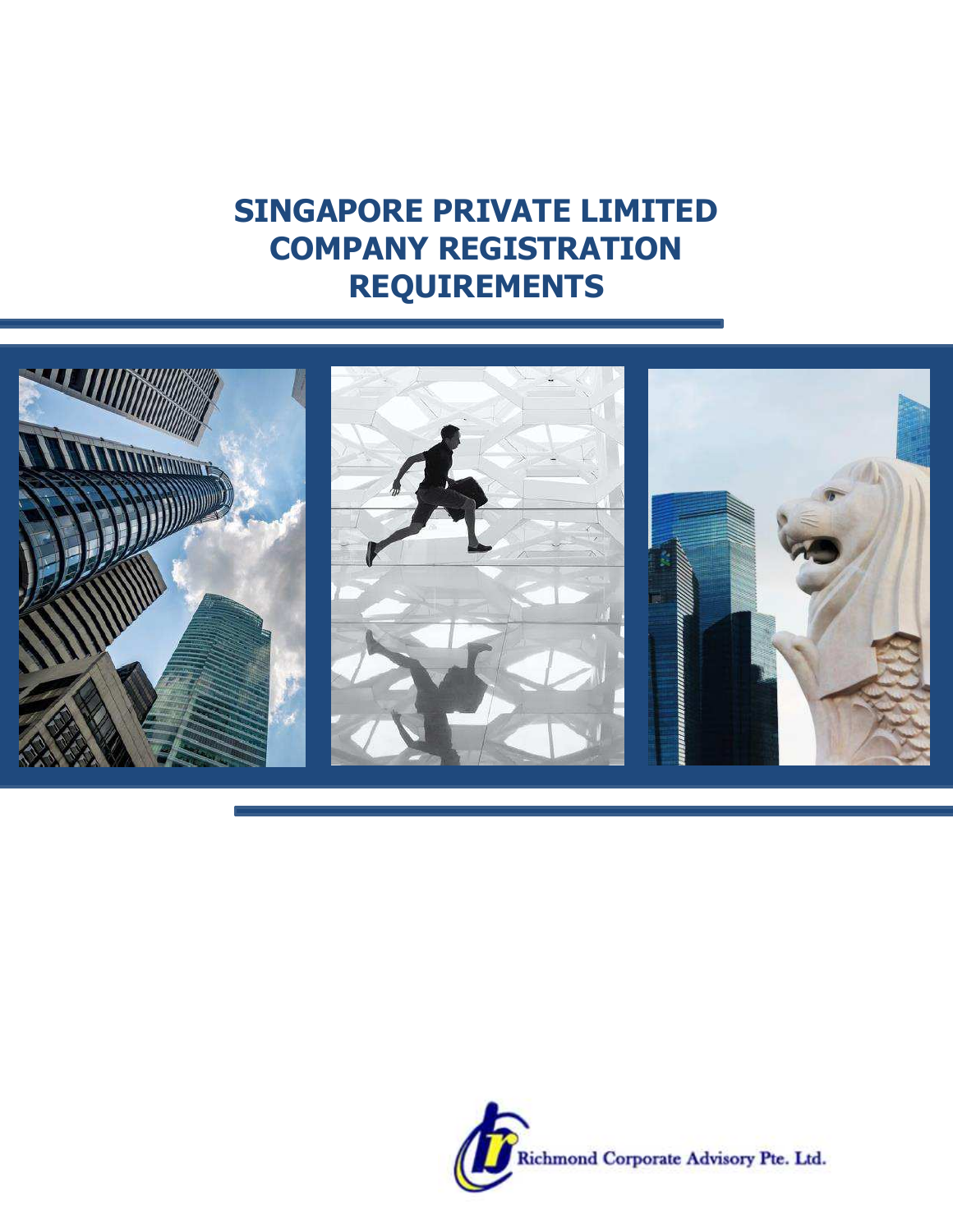### **Checklist: Key Requirements for Singapore Private Limited Company Registration**

At least one company director who is ordinarily a resident in Singapore (Singapore citizen, Singapore permanent resident, or a Singapore Employment Pass holder);

At least one shareholder;

Company secretary;

Minimum paid-up capital of at least \$1;

A registered office address in Singapore.

### **Checklist: Documents You Need to Prepare**

| Proposed company name                  |
|----------------------------------------|
| Description of business activities     |
| Paid-up capital                        |
| Number of shares for each shareholder  |
| Registered office address in Singapore |
| Company directors' particulars         |
| Shareholders' particulars              |

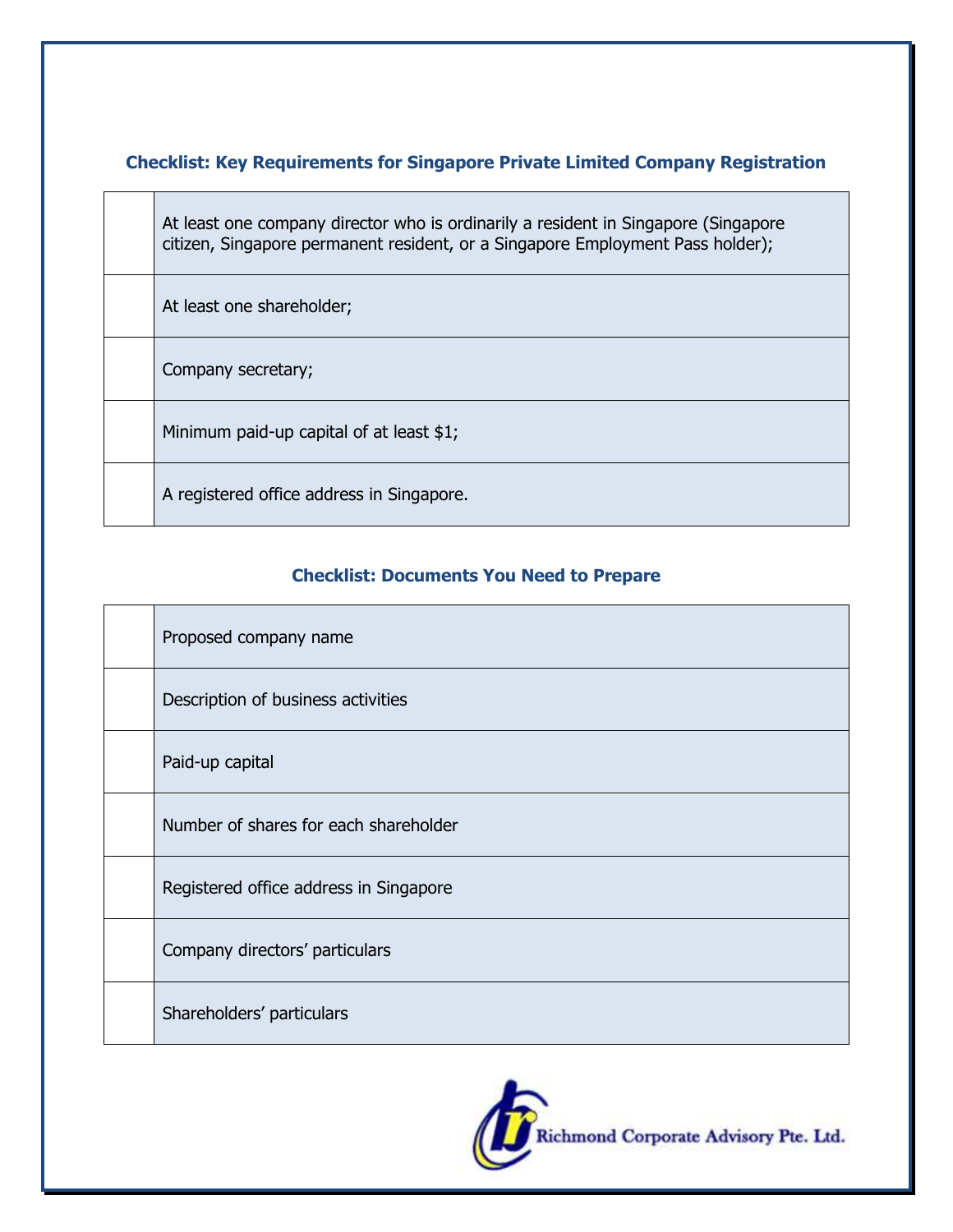#### **Notes**

Company incorporation is usually favoured to sole proprietorship or partnership, due to one or more of the following advantages:

**Legal status.** A private limited company is considered a separate legal identity from its members. This means that your company will continue to exist in the event that its owners pass on or if there is a change in its directors and shareholders. The existence of the company will cease only under a formal change of direction, liquidation, or an order to be closed down by the Company Registrar.

**Ease of setup.** Once you engage Richmond's services, you need only to prepare and submit the required information and documents. The company registration process is straightforward, streamlined, and with complete requirements met, may only take a few hours to achieve.

**Limited liability.** A private limited company is considered as distinct from its owners. Therefore, shareholders and directors have limited liability. Company directors and shareholders are not considered directly responsible for debts or liabilities incurred by the company during the course of its business.

**Tax benefits.** In Singapore, newly registered private limited companies can enjoy full tax exemption on the first S\$100,000 normal chargeable income for the first three consecutive years of assessment (YA). To be eligible, the company must be newly incorporated, considered as tax resident for the specific year of assessment, and must have no more than 20 individual shareholders.